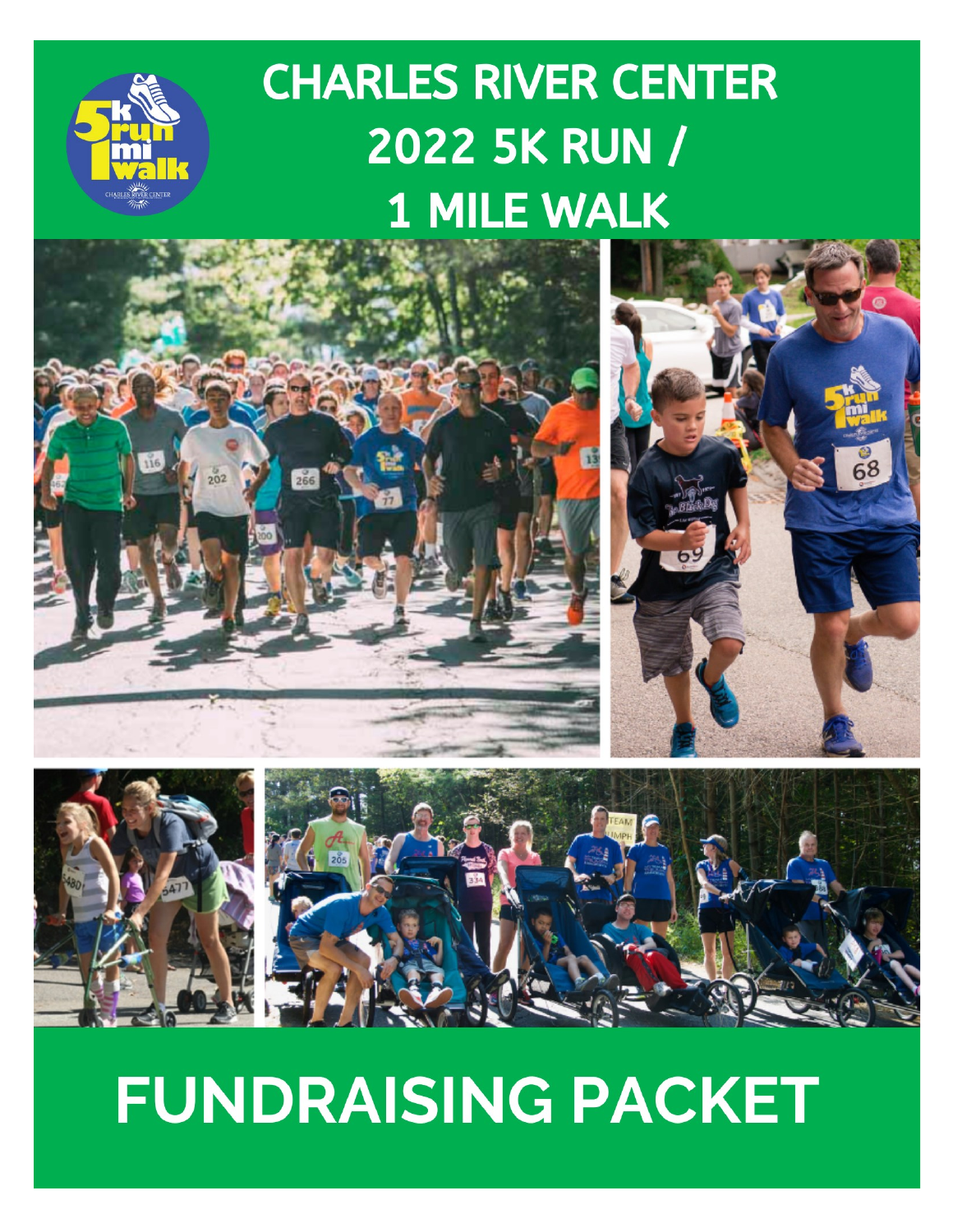

# **2022 5K Run/1 Mile Walk Fundraising Become a Champion!**

## Become a Champion! Become a champion!

You can raise awareness of our mission and raise funds to help support adults and children with disabilities gain and enhance their independence and have full access to their community.

Using the GiveSmarto platform, you can set up your own personal fundraising page on behalf of the Charles River Center. GiveSmarto makes it easy to personalize your page and to share with others.

### Create your

### Fundraising page

#### 1. Go to <https://2022crc5k.givesmart.com>

- 2. From the campaign site Home page, click on the button to create a fundraising page
- 3. Complete your account.
- 4. Set fundraising page information.
- Name your page.
- Set your goal.

## Personalize your

page

Once you are established as a champion fundraiser, personalize your fundraising page. Fundraising pages need to be approved by a Campaign Administrator before your supporters can donate. Once approved, share a shareable link or use the social media share options, and let the fundraising begin!

- 1. Click the My Info link or click Go to Fundraising Page after you complete setting up your account.
- 2. Click Edit Fundraising Page
- Edit your Page Title or Goal
- Add a Champion Image
- Edit content
- Share your story and the reasons for your fundraising efforts.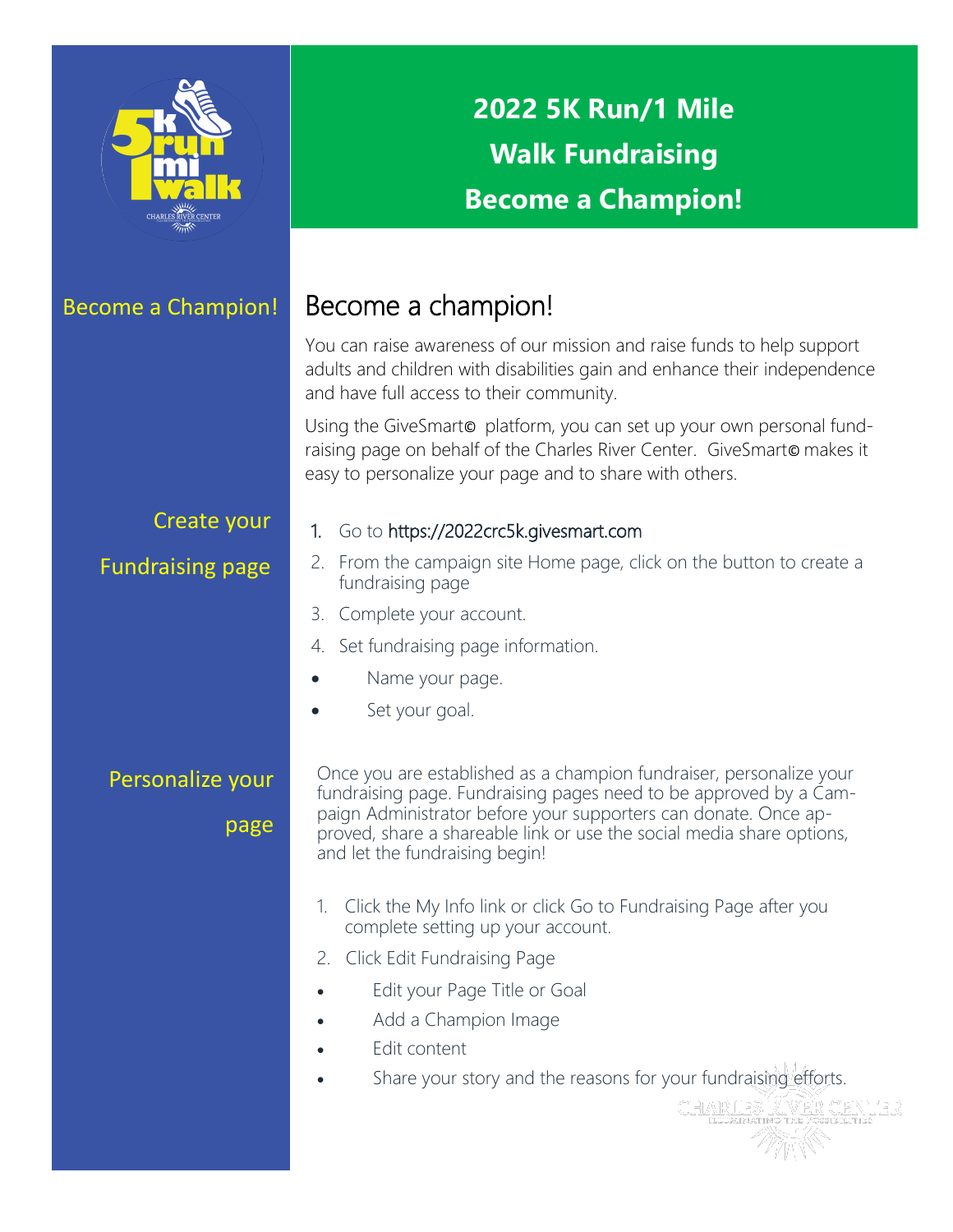

# **Personalize** Your Page (cont)

# **2022 5K Run/1 Mile Walk Fundraising**

- 3. Click Request Approval at the top of the screen in the yellow banner.
- The Campaign Administrator receives an email that a champion page awaits approval.
- Once the Administrator approves your personal fundraising page, you will receive an email to the address added when you created your account, letting you know your page is approved and ready to share.
- The email includes your shareable link

# Share Your Page

Once approved, share your personal fundraising page with your supporters either through the shareable link or the social media links on your personal fundraising page.

Locate the shareable page link

The shareable link is included in the email received once your fundraising page is live, or you can find it within the edit options of your personal fundraising page which you can visit from the parent campaign.

- 1. Visit and login to the parent campaign your personal page is associated with.
- 2. Click on the My Info tab.
- 3. Click My Fundraising Page
- 4. Click Edit Fundraising Page
- 5. Select share.
- 6. Copy the shareable link.